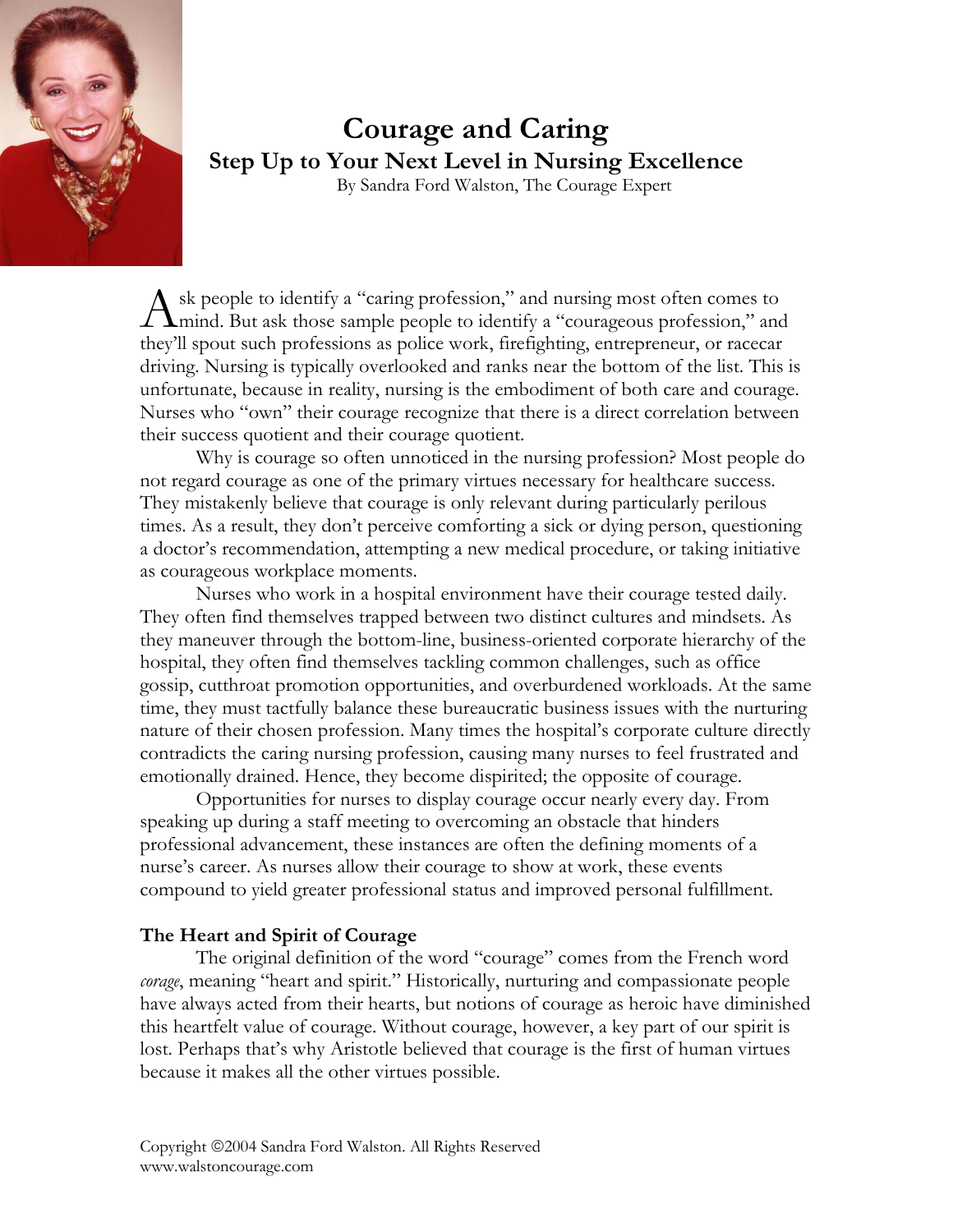When you come from your heart and spirit and allow your passion for what you do to guide you, you are displaying your true essence. Many people prefer to settle for conformity or complacency (two out of nine courage killers) rather than display courage at work. They believe that standing up for what's right or advancing professionally is not worth the sacrifice or time to accomplish it. They don't want to open themselves up to criticism, attend evening school to obtain a degree or certification, or commit to their calling. Such people are not acting courageously.

 People with courage state their objectives and then go backwards from there to look for what's possible. Using discernment, they develop new models when the door to an old model closes. These people move forward and upward, never quit, and take risks to reinvent them. Setting challenging goals and taking calculated risks reveal their heart and spirit. Because of their desire to continually learn and improve their performance, they build an innate reservoir of courage that leads them down the path to success.

### **Step Up with Courage**

Building your courage reservoir is similar to climbing a standard six-foot ladder. The first step is low and wide, with each consecutive step getting higher and narrower. Near the top of the ladder the ascent can get a little shaky as the steps taper. For a nurse, a new hospital policy that requires you to devote more time to paperwork and less time with patients may perpetuate feelings of frustration and anxiety. But conquering an obstacle or revealing vulnerability are behaviors of courage. They support you to face the challenge head on. What would happen if you said, "Even though my supervisor disagreed, it took a lot of courage for me to challenge the new policy and open myself to criticism and conflict?"

 People who continually "step up" do not easily give up on their opinions and judgments, even when challenged. Their willingness to be ostracized after a meeting for expressing an idea requires self-efficacy—the capacity for producing a desired result or effect. This behavior is very different from being close-minded and narrow. In other words, nurses with courage believe in themselves and their skills. Even more important, they do not blame others for their shortcomings or failures. They hold themselves 100% accountable and recognize the value of courageous will. They have control over the patterns that govern their beliefs and know their zone of courageous energy.

 As you continue to climb each step of the ladder, your motivation to improve standards of care, to commit to the hospital's mission, and to seize opportunities that allow you to take setbacks and obstacles in stride intensifies. Unfortunately, 20% of people never make it past the first rung. They don't identify their goals and quit before they start. The other 80% of people set goals for their personal and professional endeavors. As the challenges increase, the group takes a break to regroup and refuel. Sixty-five percent of the people decide they are content to stay where they are, so they settle in. Only the remaining 15% reset their goals, commit to their

Sandra Ford Walston The Courage Expert www.sandrawalston.com ©2009 All Rights Reserved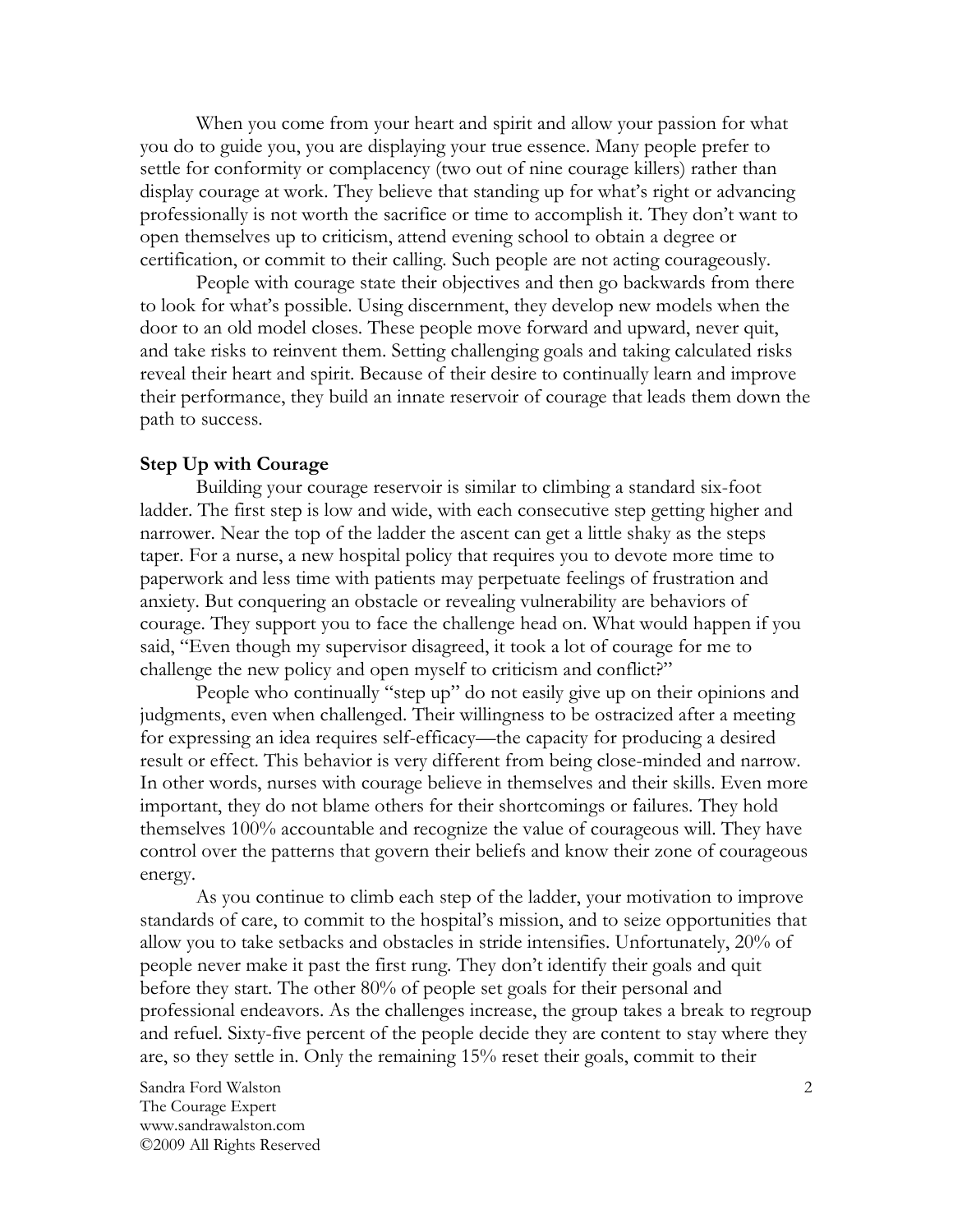original vision and purpose, and continue the climb. When they reach a difficult moment, they ask themselves, "Do I really want this?" Then, after reevaluating their path, they decide whether the sacrifice is worth the goal. If they need to make adjustments to their plan, they do. They constantly refocus and continue their climb out of conscious choice. For such courageous caregivers, settling is not an option. They reach the top rung of the ladder.

What rung of the ladder will satisfy you?

### **5 Tips for Applying Courage in a Healthcare Setting**

 Courageous nurses recognize defining moments and display courage every day. This conscious action is vital to their success, particularly during times of uncertainty. Based on five years of original research, twelve behaviors of courage emerged that cultivate a reservoir of courage. Below you will find five behaviors the courageous nurse can utilize to keep stepping up. When you develop the following behaviors in yourself, you'll be better able to call upon your courage when needed.

*1. Constantly affirm your strength and determination* 

Many underlying principles guide the "nursing spirit." As you go through your day, realize that no one expects you to be perfect. Take time for daily reflection (at least twenty minutes of silence). This way you can evaluate and best apply your resources. When you know how your strengths can benefit the medical facility and your patients, you'll be able to do what you believe is right and accept any challenge as an opportunity for professional growth.

### *2. Hurdle obstacles and take risks*

Every behavior you exhibit and every action you take is a conscious choice. Give yourself permission to choose to be different so you can creatively navigate your way around, through, or over any obstacles that cross your path. When you feel reluctance set in, ask yourself, "What's the worst thing that can happen if I do this?" Usually the worst never occurs, so take the risk and step up the ladder.

#### *3. Manifest vision*

There are no shortcuts when it comes to displaying courage. Know where you want to go and develop a crystal clear vision of your goal. Become stubborn about attaining your vision so you can discard any non-productive judgments others put on you.

#### *4. Reflect self-esteem*

All your actions reflect who you are and what you stand for. If you're repeating a certain behavior that you don't like, don't editorialize. Look inside and ask, "What do I need to change?" Sharpen your skills and abilities through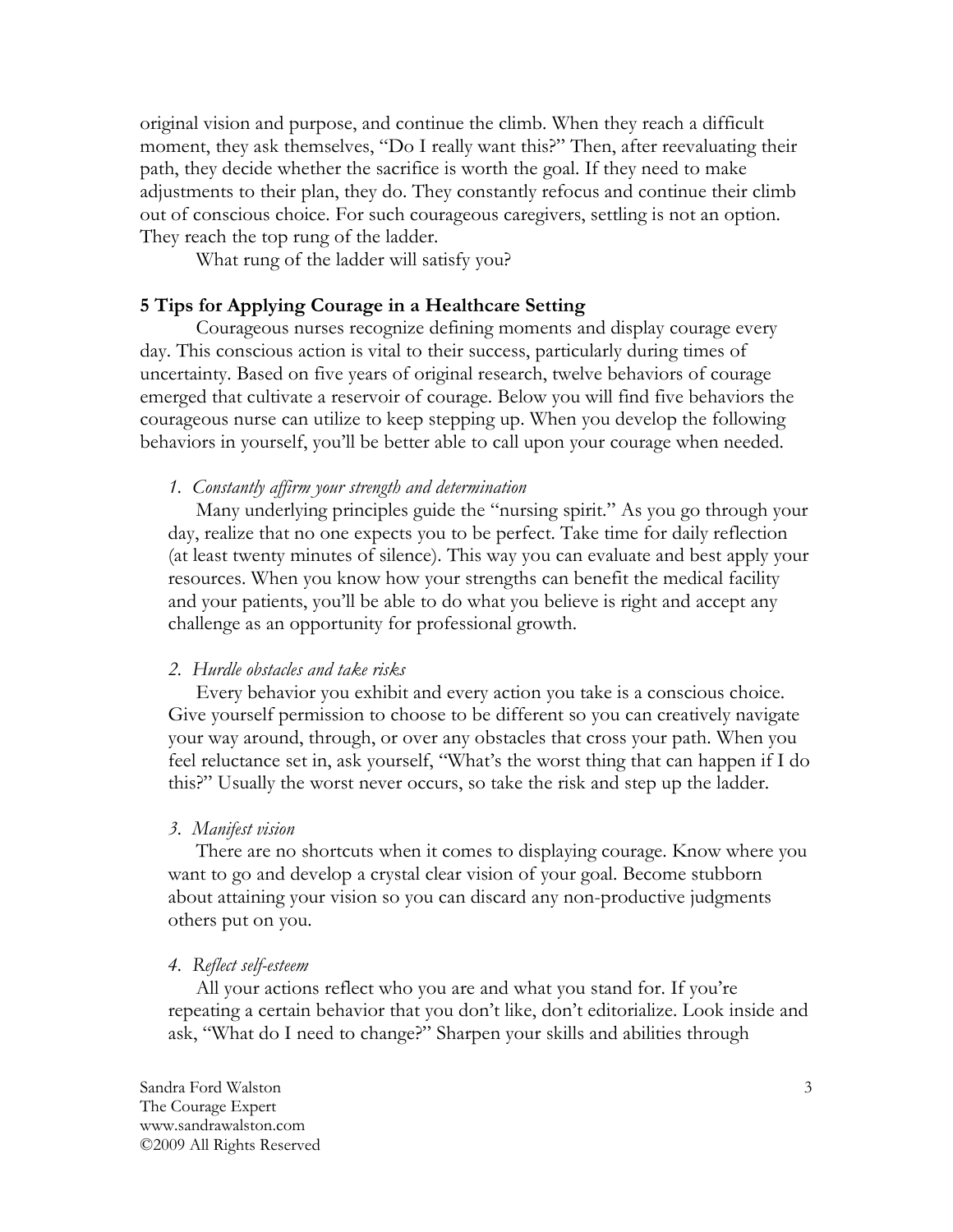education, reading, and training, and surround yourself with the kind of people you want to become. Stay disciplined and focused on the results.

*5. Speak up* 

If you feel uncomfortable in a situation, believe your intuition and tell those involved why you believe the situation is not right. Exercise your courageous voice by challenging the status quo and making waves when someone is putting you down or when water-cooler gossip is getting out of hand.

# **Claim Your Courage Today**

 If courage has eluded you in the past, now is the time to step up and make your daily activities a profile in courage—the one that reveals *your* heart and spirit. Confront issues even when no one backs you. Stand up for patient rights. Be vulnerable to admit a mistake. Take the initiative to update your skills. Allow your caring nature to show. And most important, manifest a vision and follow it. When you follow a decisive course of action and do what's best for you and your patients, you become a catalyst for profound change and an initiator who can lead others to the same path. With such courageous mindset, your future success is imminent.

# **Sidebar:**

If you want to increase your courage quotient, practice the following exercise. You'll soon be able to "step up" and tap into your courage reservoir.

- 1. Recall a specific moment in your work life when you were proud of yourself. Maybe you finally confronted the supervisor who always berated you in front of others. Perhaps you committed to learning a new procedure that benefited your career. Whatever the event, relive that experience and determine the specific behavior you employed that made the difference. This was your courage at work!
- 2. Think of a recent time when courage and its energy (virtue in Latin means "energy") were not called upon—when the portal to your heart was asleep. This was a missed opportunity that can never be reclaimed. You don't want this to happen again. What possible outcomes may have been different if you had drawn from your existing reservoir of courage?
- 3. State your intent to claim your courage this year. Write it down and post it prominently!
- 4. As your footprints of courage are being formed throughout the year, notice how your actions reveal your authenticity. Then keep asking, "Am I applying the behaviors of courage?"

### **About the Author:**

Sandra Ford Walston The Courage Expert www.sandrawalston.com ©2009 All Rights Reserved Sandra Ford Walston, The Courage Expert, innovator of STUCKThinking™, is an organizational effectiveness/learning consultant, speaker, corporate trainer and courage